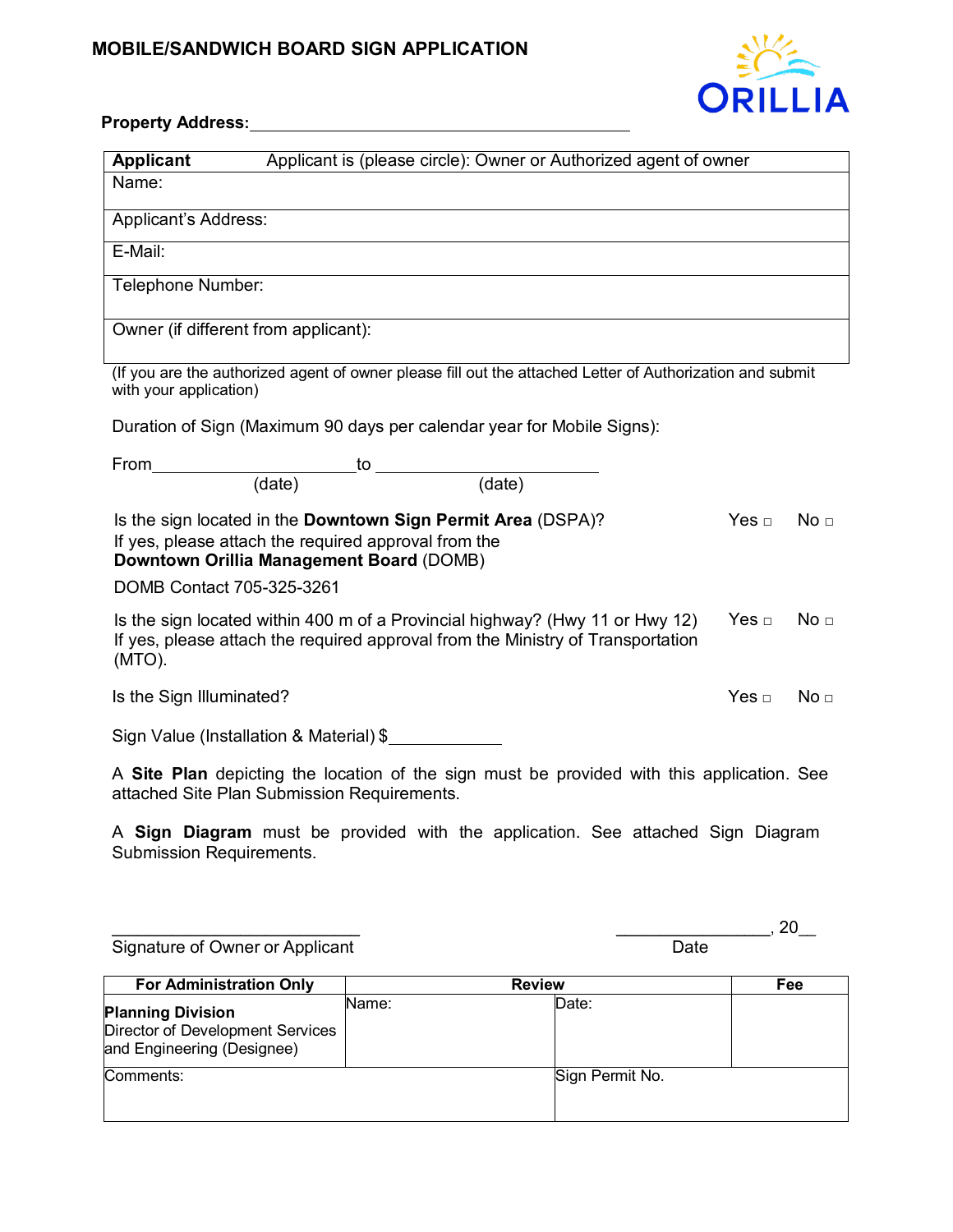## **Submission Requirements for a Sign Permit: Mobile Sign or Sandwich Board Sign**

A site plan must identify the following:

- 1. Property lines
- 2. Street name (street names if a corner lot)
- 3. Address of property/business
- 4. Location of sign
- 5. Setbacks (distance in metres) from the proposed mobile sign to the:
	- a) Driveway line (minimum of 1.0m is required)
	- b) Side lot line (minimum of 1.5m is required)
	- c) Front lot line (minimum of 1.5m is required)
- 6. Setbacks (distance in metres) from the proposed sandwich board sign to the business premise.

Note that setbacks are measured from to property lines, not from sidewalks or streets.

If any of the information listed above is not provided, the approval of the permit may be delayed.

Example of a Site Plan for a Mobile Sign Permit: